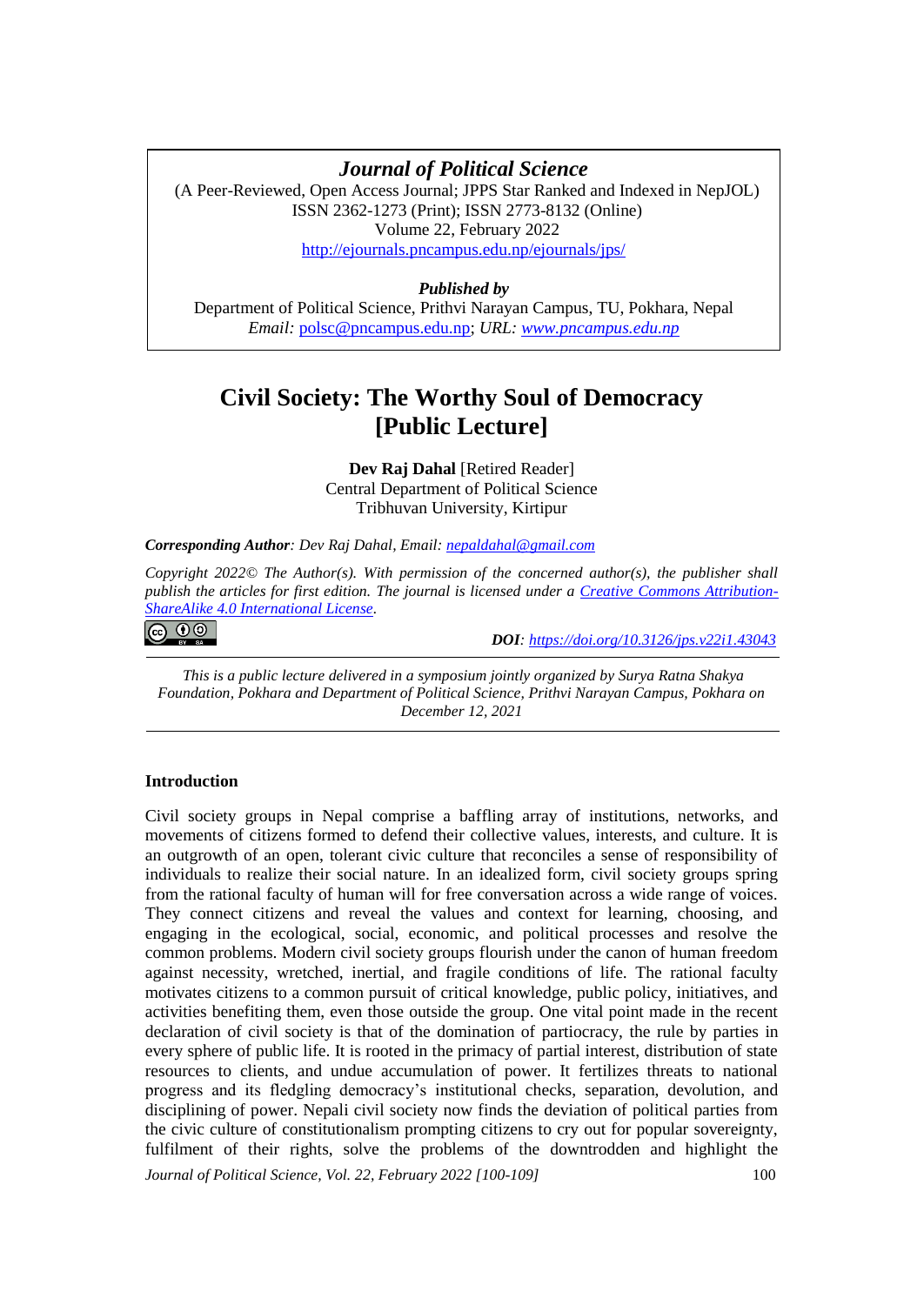imperative to engage in eternal spirit of inquiry like early Nepali sages stalked along on extraordinary insight of karmic cycle.

The historic transition from the state of nature to civil society marks the glow of civility and socialized coexistence of diverse Nepal in a common political space-- the state, endowed with the duties of protection, education, and livelihood of citizens and regulating the needbased economy. It stimulates and enlightens them to know what makes one human. Environment, justice, democracy, human rights, Dalits, women, and peace defenders of Nepal have now palpably blazed the lure of civil society in education, policy advocacy, and charity. Yet they lack the feeling of inner oneness to leverage their collective strength and keep due diligence over wrong policies of the political society driven by the maximization of the virtue of *rajoguna* (power-lust) and the economic society driven by the maximization of the virtue of *tamoguna* (profit). Nepali democracy is fated to repeat the winner's curse if due diligence of courts, media, and civil society cannot give new impulses to democratic life based on the maximization of the virtue *sattoguna* of civil society for dissemination of intelligence, political moderation and public welfare. Civil society arises out of the superior disposition of human feeling, reason, courage and will. They shun selfish human nature and egotism, seek the means to cultivate *atmagyan* (self-awareness) and balance outer freedom, justice, solidarity and peace spawning positive material and moral outcomes to make their lives enduring and fulfilling in the thrill of the modern race of globalization. Nepali civil society groups, however, should attempt to revive the culture of remembering the continuous *shastrartha* (public discourse) of the golden chapter of its past and bring native art, culture, and wisdom back from the brink of neglect.

The old Nepali delight in social duties to family, society, nation, humanity and other species had fertilized Nepali civil society along with the perfection of *sattoguna* virtue of *niskam* karma (selfless service). The sovereignty of Nepalis embedded in the Constitution of Nepal now presumes the re-appearance of citizens as *janatajanardan* in the face of the crisis of politics, governance, polity, constitution and the state. It is a value crisis based on traditional politics of *sam* (persuasion), *dam* (money), *danda* (punishment) and *bhed* (division) and its aversions by the modern spirits of civil society, such as transparency, trust and cooperative action. They now seek the ownership of citizens in the political process and constant democratic oversight over the actors of governance. The operation of civil society calls for good governance and people's participation in decision-making to create conditions for political stability and ecological, social, gender and intergenerational justice essential to abolish the extremes, fear, misery and malaises of society. The great challenge for Nepali civil society is how to create an egalitarian society envisaged in the constitution of the nation with unequal abilities of citizens? Are the nation's social and economic policies couched in universal sustainable development goals sufficient for this? How can Nepalis move from social, economic and political determinism of life to a free world of democracy without reforming pre-existing realities? Are Nepalis capable of electing wise and good representatives in political parties and civil society? Are their agencies suitably enlightened to take the right decisions as a power of the public? If not, how can civil society provide Nepalis civic education, freeing them from constraints, grow judgmental ability and organize collective action to make education, power and wealth accountable thus making democracy useful? Any move from this condition requires joining the vibrant public sphere of civil society where they can participate in the public issues with different perspectives, seek optimal resolution of knotty order and blend local insights and social sciences to guide public policies.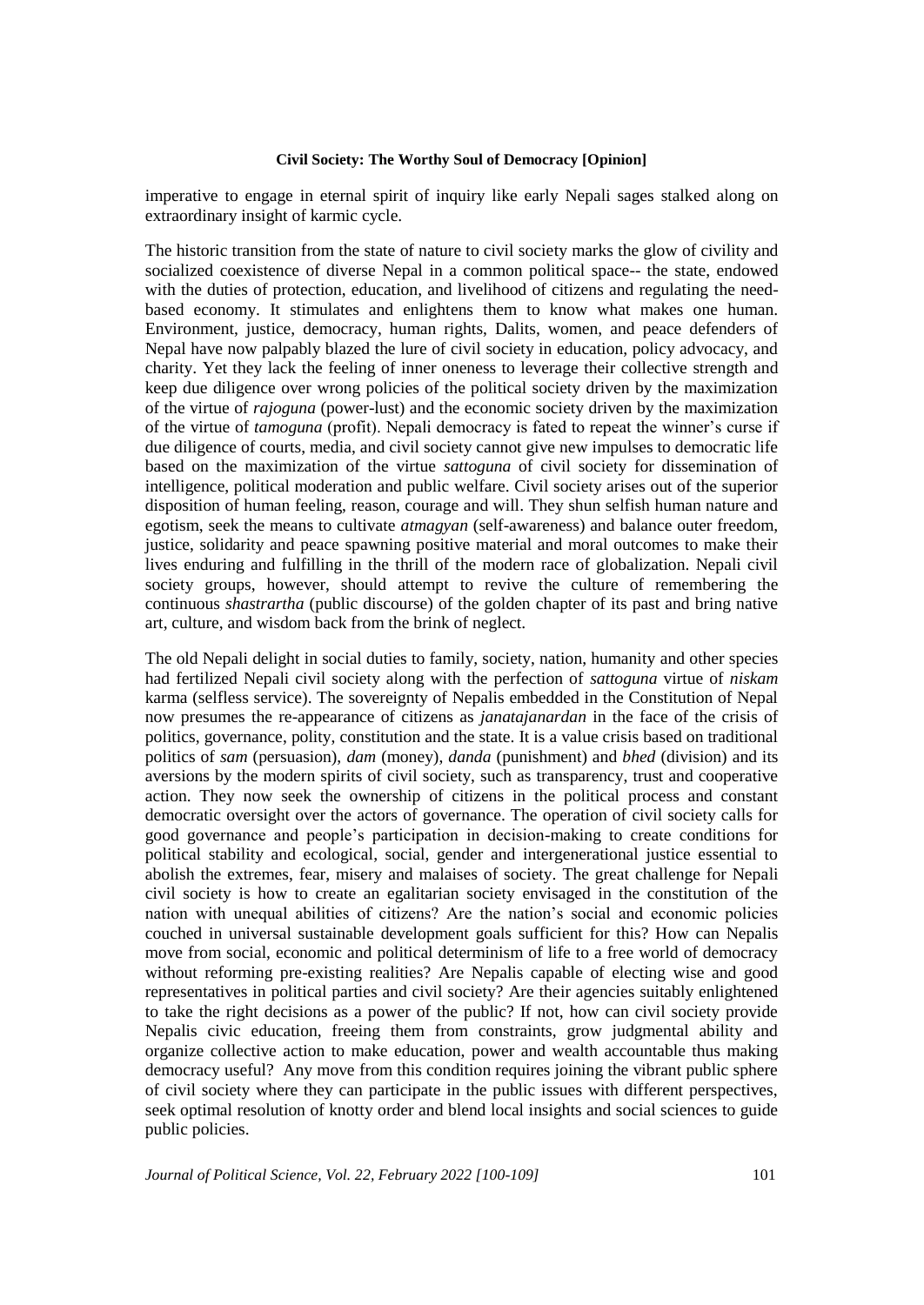## **Equitable Democracy**

Nepali democracy ensures the private property rights of citizens as an incentive to abolish the state of nature, create public order and uphold constitutional supremacy as a basis of ties between citizens and the state. The free will of citizens rooted in their sovereignty helps the moralization of the state and sets the primacy of public reason, justice and morality over laws and legal logic. Social peace occurs when Nepalis are optimally satisfied with equitable freedom and justice against others as they would allow others against themselves and legitimize the state to regulate each other's envy, greed and drive for power monopoly. Non-regulation of these elements reflects an absurd use of modernity in matters of technology and ideology yet retaining old habits of mind, attitude and orientation. Nepalis now face eternal anxiety disorder where leaders fear their rivals, a fear of fomenting instability and anarchy. They are trapped inside their own partisan frame, unable to know the motive, passion and ambition of each other, fear of deception, articulate their aspirations, feel superior over others, justify their deeds and viciously generate distrust, competition and conflict thus tormenting the ordinary citizens beyond the influence of democratic rationality, reason and science. Without a robust social contract, a workable constitution, as the state's raison d' etat no strength can protect Nepalis from the play of power politics and undue reverence to leadership hierarchy, not even the civil society's reenergized moral power of nursing human rights and technological power of connecting to digitalization. It only hints at the anarchy of free wills and loss of equitable democracy where all citizens are stakeholders. Socialization, in this sense, means learning to be rational and imbibing connections with creativity, culture and humanity. It is a tendency to become spiritual which is the springboard of this old Nepali nation and its dharma-driven civil society engaged in selfless service, education, organization, innovation and delivery of public goods. Civil society groups are aspirational, grounded in the emancipation of people and operate under the canon of humming public sphere, universal reason and virtuous public action enriched by its own native wisdom, public discourse and oneness of life-world. This means they need to evolve from the organic process of society so that it can contribute to enduring democracy's equilibrium, dynamism and stability based on the weight of public opinion and sanity of tradition.

## **Public Sprit**

Alexis de Tocqueville claims that a vibrant democracy requires a strong measure of the public spirit of citizens able to cultivate virtues, act together to prepare good laws and realize their personal choice without deflating public interests. He says that exclusive individualism saps the civic virtues vital for participation in public life. The passion for selflove, an instinct for self-preservation, or private pursuit is not often evil. It is the drive for freedom, competition, innovation, creativity and self-actualization situated in the ethical and political universe. The doctrine of "personal is political" is acquiring salience now at a time when populism, fundamentalism, geopolitics and identity craziness tends to cripple the spirit of modernity couched in the autonomy of citizenship and the public sphere. To be sure, their instrumental rationality devalues democratic conditions and cares little about rational collective life. The productive use of individual creativity and feeling of self as a member of society generates a new type of sociability essential to mediate the social chasms in Nepali society and remain sensitive to the human condition. The rationalization of Nepali society can link citizens to the public sphere to debate on the realization of their rights, perform duties and secure solidarity for collective action on the mitigation of major issues they confront in everyday life including poverty, inequality and pandemic. Community,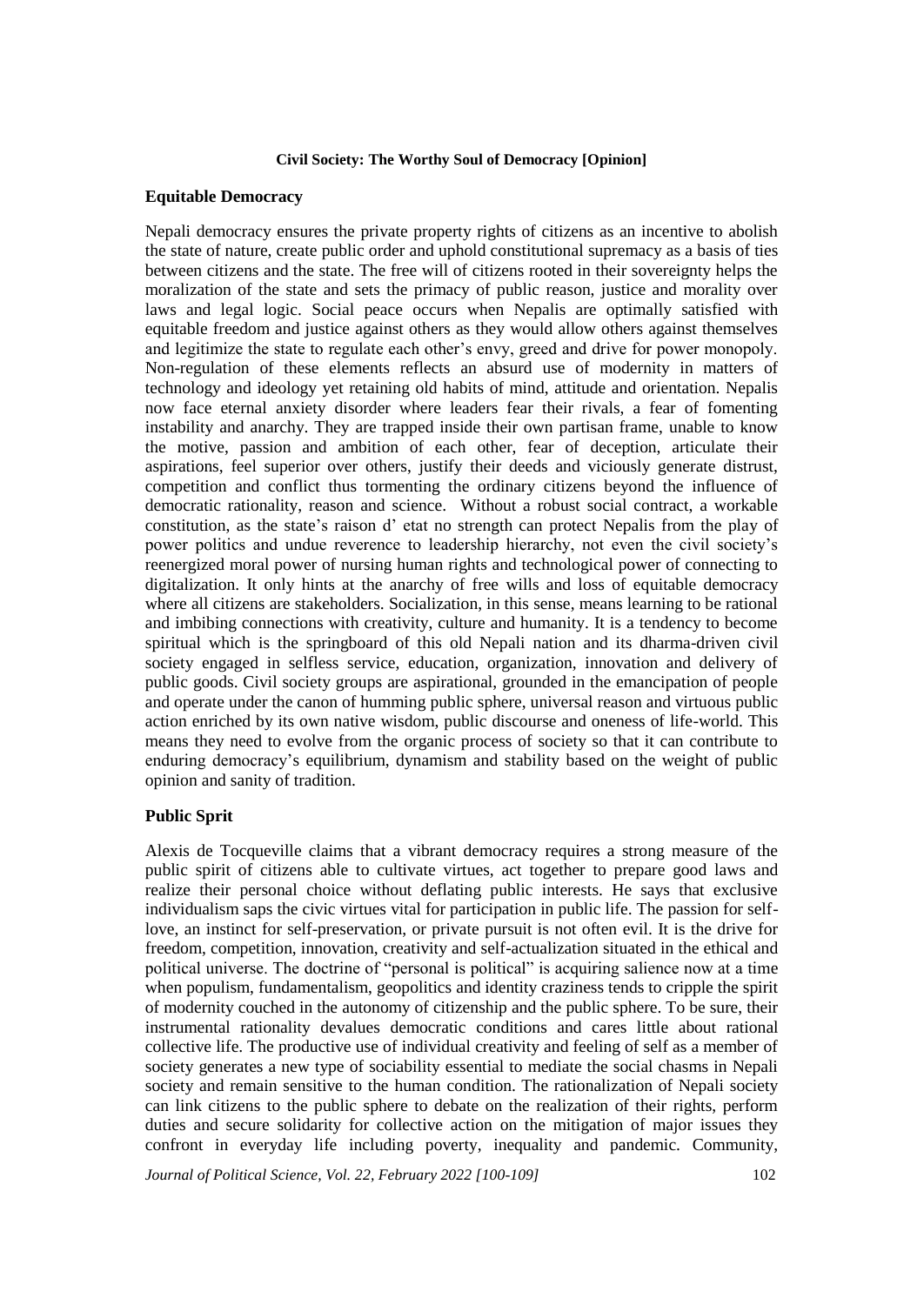deliberative village life, civil society and local party offices in Nepal are the training centres for youth leadership for the workplace and local self-governance, leadership capable of balancing technical questions of planning, management and resources dispensation, catalysts of social change aiming to remove the vices and political questions of democratic debate, participation and decision making. Nepali youths are struggling to come to terms with the contradiction of democracy between what they are taught and the actual human condition.

## **Civic Education**

Genuine civil society grows out of educational praxis, the purpose of which is to create free citizens and responsible leaders uncorrupted by the veils of personal ignorance and ego, corruption, bad laws and ineffectual policies. Civic education of Nepali leaders who can make a difference in the life of citizens is a must to rein in the vicious cycle of politics and set a balance between freedom, authority and order to aid the integrity of life. Nepali civil society needs enlightenment of their members, a law unto self so that education becomes reflective and civic, not rote learning and deterministic, risking the weak and alienating the Nepali intellectuals from their backward society. Alleviation of fear and basic needs entails Nepali civil society balancing rights and duties and acquiring an ability to discipline the dialectic of market and politics beyond hikes and roves. The cultural heritage of tolerance eased Nepal to host a variegated nature of civil society performing a bewildering array of functions thus enabling to maximize the condition in which they can develop their potentialities and express their voice and visibility. One general flaw of Nepali political parties, media and civil society is their inability to dissolve the pre-existing social order created by feudalism, caste hierarchy, patriarchy and power-oriented relations while the other is their self-dissolution into power or moving in multiple directions where opportunities are available. Still the other is a lack of effective scrutiny of dominant actors. This is why citizens' realization of their rights and transformation of informal society, economy and polity into a formal democratic rule is tormenting.

The multi- mode political socialization, role occupancy in the parties and polity and acculturation to democracy seem jarring. As a result, modern Nepali society has failed to make a distinction between the public sphere where public policies are debated, formulated, circulated and executed and the private sphere where personal life does not suffer from disorder beyond norms, constitution and institutions. The patronage-based character of Nepali political parties and the absorption of the associational form of civil society into their apparatus furnish the reasons why they have not been able to detribalize Nepali society vital to modern nation-building. The untidy character of Nepali party politics now, like the game of utilitarianism, exhibits a set of relations of power, not the teleological purpose of public welfare, political virtues and merits essential for sound leadership capable of uplifting the nation to ecological resilience, social cohesion, economic progress and political stability. The loss of ideology of Nepali parties to critically analyze both their inner life and state of the nation drifted them to bureaucratization thus marking a tension within their fusion, fission and feeble task performance to balance inputs and outputs of the political system. The party leadership is marked by a personal brand where followers uncritically hang around in conformity, not evolving coherent and critical plans and programs to expand the social base of democracy. The real advertisement of democracy requires two simultaneous processes: democratic awareness across every social strata and generation of people and service delivery to them so that they feel that it is better than other forms of the political system.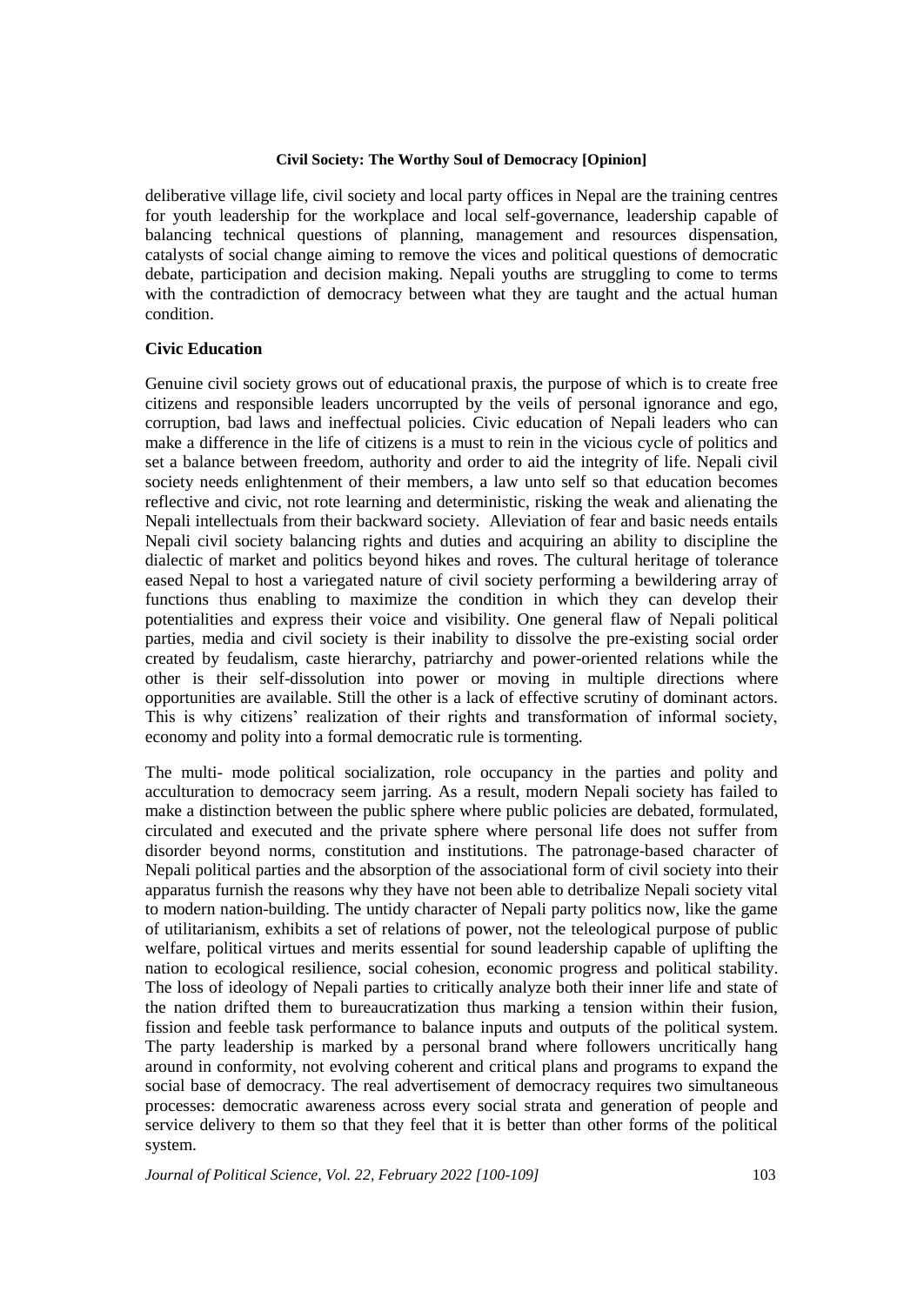The autonomous civil society's demands for their democratization can be justified as a duty of due carefulness. The linguistic communication among leaders for decency, morality and civilized idioms is essential for the socialization of young leaders, cadres and voters. The civil society of women, Dalits, indigenous, ethnic and the poor, the champions of modernism, are seeking a rupture from certain evils of society for equal social integration and system integration and even for the rationalization of political life. Political leadership, like civil society's, is socially constructed. Both need to evolve democratic leadership capable of cognition, self-assessment, representation and catalyst of social change on the basis of feeling, democratic faith, reason and national need. The impact of the money economy on Nepali politics has skewed the power of political parties and civil society for inclusive agenda-setting for citizens mostly frozen in agrarian and rural sites, which lack agencies for articulation, innovation and ingenuity. This has delinked many Nepali youths from their land, real economy and culture, converted them into labor and spread them into the global labor market to earn their living and send remittance to sustain their families and the nation.

## **Democratic Action**

Only those citizenship-based civil societies are propellers of democratization, inclusiveness and accountability of governing institutions. To restore credit-worthiness newly blossomed civil society from the chrysalis of crises need rethinking and reconnection with the needs, rights and concerns of the public, demarcate self from other institutions such as NGOs, INGOs, cooperatives and business whose activities are confined to mutually negotiated mandate with the state and operate in the limited areas of project implementation. They can complement the native civil society in their myriad of social works and strengthen valuebased politics. One general problem of Nepali civil society is their inability to learn from citizens' practical experience, their dialogical methods and rational social practices that are useful for social modernization and provide a spur to the endogenous mode of social progress. Civil society's affiliation with the international community with the universal values of freedom, equality, justice and peace do not amount to delink from native wisdom of ends-means compatibility. They can be utilized to standardize national values, institutions and policies.

The centrality of social activism of civil society in Nepal is to restore the sanctity of human life and see the future in terms of well-resolved national problems. The new social formation of civil society expects the redefinition of the relationship of domination by political parties over followers, cadres and ordinary people to their citizenship equality. The activism of associational life of Nepali civil society, driven by modern values of human rights, justice and peace with technological tools can perform democratic functions and introduce contemporary issues for reasoned debate, public attention and legitimate action. But the capacity of Nepali civil society to interpret and change the national condition of uncertainty citizens live by rests on their unity of action, not fragmentation. It requires them to protect the personal life of every citizen from the domination of the impersonal system of the market, polity and international regime, incubate social conscience around intimacy and help improve the lives of ordinary Nepalis better than before.

Many social movements of Nepal harbour the pre-existing order of life, split the public sphere between "we" and "they" and nourish a kind of fundamentalism that no longer cultivates the national identity of citizenship or cosmopolitan affinity to humanity. The persistence of parochialism marks the weakness of civil society in promoting civic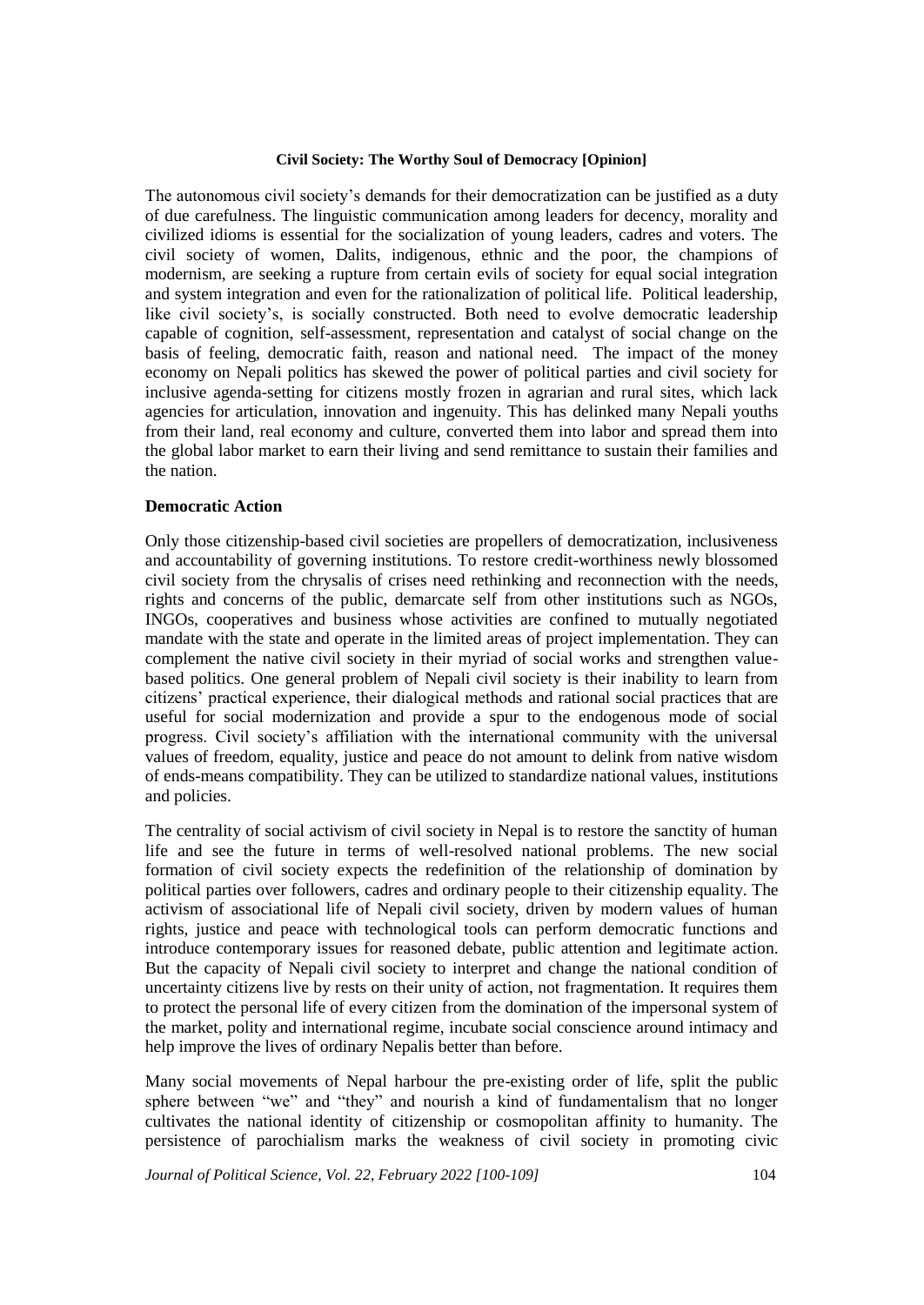education to produce active citizenry. They are faulted for not transmitting rational knowledge and scientific tools for social change. Despite the socialist constitution of Nepal, welfare state, amplified rights and liberal laws citizens find little scope for productive engagement in the nation. So long as the material basis of Nepali politics for production, exchange and distribution remain weak, they will be worried about their social identity, image, voice and struggles, not national identity. The social movements of citizens groups have caught civil society and policy wonks unprepared in matters of empathy, caring and collaboration and admit that the whole nation precedes parts.

Modern social technology and sprawling economic growth in urban nodes have flourished a consumerist culture and crass materialism and left the resilience of nature upon which polity and society are founded besieged. Nepali civil society can bind citizens for long if they balance cultural relativism, universal reason and a new order of the world. They have awakened the youthful enthusiasm of Nepalis inspiring them to reflect and change the condition of their living. The time has come for them to act as bridging and bonding social capital between political parties and the state, speak in favour of ordinary Nepalis and keep due diligence so that leaders do not make popular sovereignty an arena for power competition only. The sovereignty of citizens sealed in the Nepali constitution assumes that state power springs from the bottom-up. It is accountable to their choice. Nepali state is entrusted with the collective sovereignty of its citizens. It is deemed autonomous of the fissiparous bents of the nation's political parties which use their leverage against each other to monopolize grip on public institutions and flag general interests. The right of citizens to sovereignty, however, does not write to an awareness of working together for the common good and ability to participate in political power except habitual protests, street agitations and casting ballot papers. Nepal has recently seen the surge of discontents of peasants on the unavailability of fertilizer in time and delayed payment of their crops, informal workers on skewed execution of social security, general public on health, education and job and cultural group on the intrusion of their Guthis (trusts) and public spaces. The pandemic has encircled the nation enforcing lockdown and social distancing. But it has also set new learning opportunities for technology-driven transformative change in many areas of health, education, economy, ecology and geopolitics.

# **Middle Path**

Classical Nepali civil society has flourished on the middle path between private interests that promote inequality and the provision of the common good that reconciles public interests and the public sphere for equality. Juergen Habermas argues, "Freedom from tradition is often experienced as alienation from the moral context of life." One finds the nation enmeshed in excessive cognitive, policy, material and institutional dependency, conflict residues awaiting transitional justice, emigration of youth and restlessness of subsidiary identity politics devoid of the feeling of national citizenship. The roles of autonomous Nepali civil society lay in propelling a shift from utility to charity, impersonality to empathy to each other and cultural and historical ignorance to native tradition of enlightenment as its Western version is reason-based, anti-spiritual, antiinstitutional and anti-authority. They are stimulating public demand for good governance and seeking to arrest a drift to the restlessness of political parties, interest groups, media, professional organizations and social groups so that they can find a just settlement in the inclusive national dialogue, a coherent roadmap for the unity of the nation and democratic stability in the middle path charted by Gautam Buddha for the attainment of mindful society through nirvana.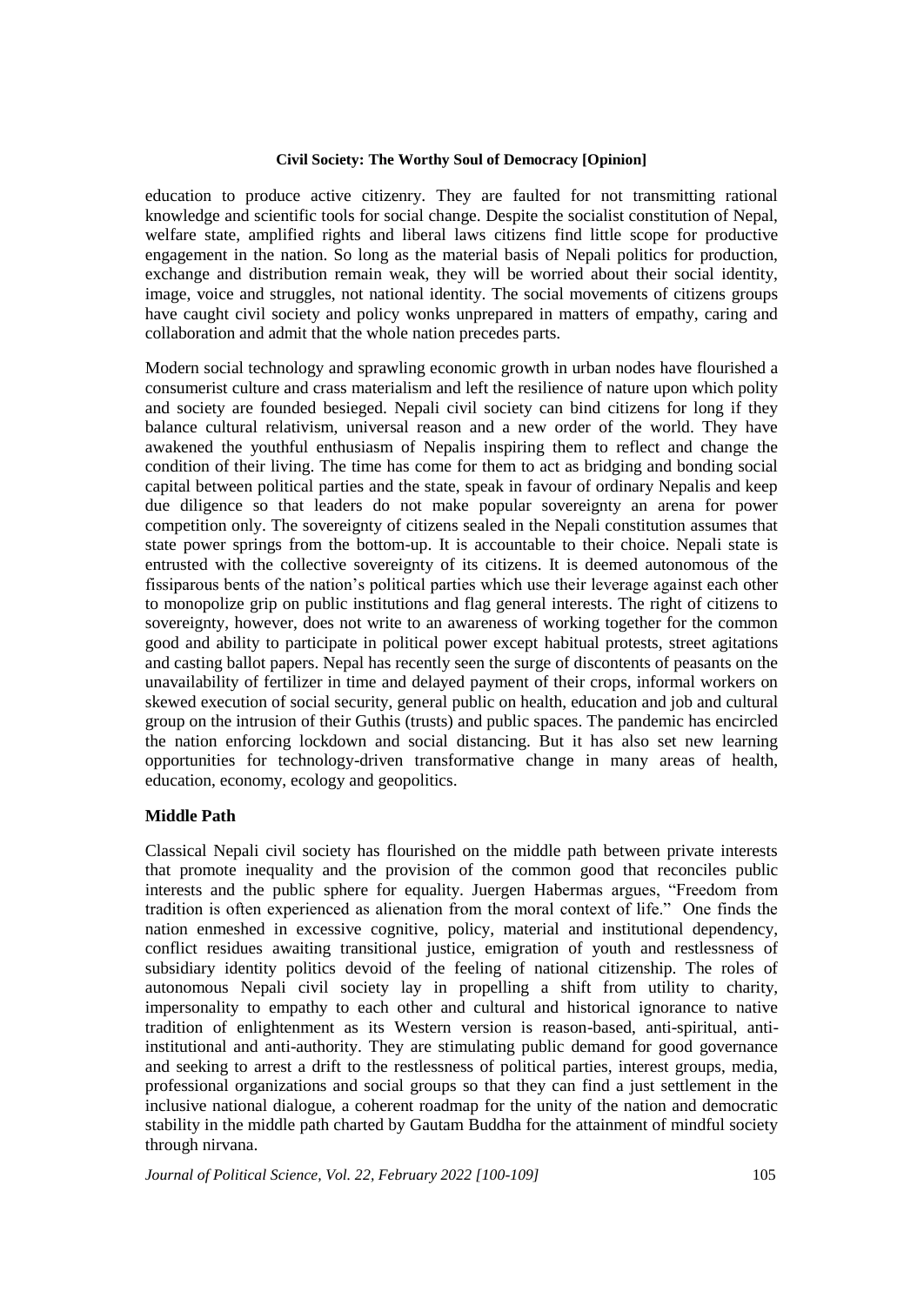The populist propensity of many of these forces renounces the individual autonomy of citizens to an amorphous and agitated crowd and facilitates the control of self by others, not self-determination. The web of ties of partisan civil society groups indulged in hatred of the other is consuming their virtues and enervating their rivals, not lubricating the value of education for the rational contestation of ideas about the good life. In this context, the exigency of newly bubbled up Nepali civil society is to draw rules, resources, members and activities with citizens for their enduring relevance, functionality and sustainability. It is essential to spur the goodwill of citizens, revitalize the integrity of political parties and bring derailed politics back to a democratic, constitutional track exhausted by the pedantry of conflicting interpretation of the constitution by legal experts and disruption of the balance of power of Nepali polity.

The frequent de-composition of the elite civil society of Nepal by projects, parties, government and the materiality of geopolitics in the past has questioned their credibility, loss of sense of their steam, energy and grand narrative for unfriendly regime change. Their division, dissolution and disappearance are marked by their low steam now, members' cohabitation into governmental power, superfluous roles during great quake and pandemic and selective defense of general issues upholding a sort of political correctness. The social capital they generated in previous agitations is drained now for they were overwhelmed by a series of stirs of social forces such as Madhesis, Janajatis, Aadibasis, Dalits, backward society, Muslims, Chepangs and even Badis, demanding power, resource and recognition. Likewise, their utilization in projects for the promotion of democracy, development, human rights, good governance, upliftment of women and the marginalized and social transformation without reflecting indigenous knowledge, norms and culture cut their transformative impulse and reduced them to an incubator of instrumental politics, not higher values of life. Native civil society groups such as Guthis, paropakar and a series of philanthropic ones working for widows, children, the elderly and the disabled evolved from Nepal's cultural industries and organic in origin sustain resilience yet they maintain a break from those bonded from outside. Others are weakening parties through the formation of caucus groups, lobby and pressure point networks for sectoral interest satisfaction.

## **Public Maturity**

The maturation of citizens as per the changing ecological, social, economic and technological circumstances of the post-traditional world is vital to liberate them from what Immanuel Kant calls three-fold tutelage of family, laws and fatalism and know the invisible web of human connection to species' lives. Nepalis' knowledge about the rule, rights, duties, the institutional path to participate and the democratic outcome of participation in politics, law and public policy lingers in a slanted way. The local civil society driven by enlightened citizens can shift the nature of centralized Nepali politics based on corporate bargaining among organized interests of powerful leaders of political parties which by no means is democratic if the voices of dissenting, marginal, poor, women, Dalits and minorities are not levelled up. It only marks the refeudalization of the public sphere of politics, not a sphere of equality, freedom and rights realization. The role of media and civil society lies in educating Nepalis to build their participatory competence and communication ability at multi-scale governance from Ward Assembly to vast cyberspace can enable them to adapt to the digitalization of globalization in production, marketing and delivery of goods, enforce the accountability and transparency of governing institutions and monitor the aptness of policies to solve common problems.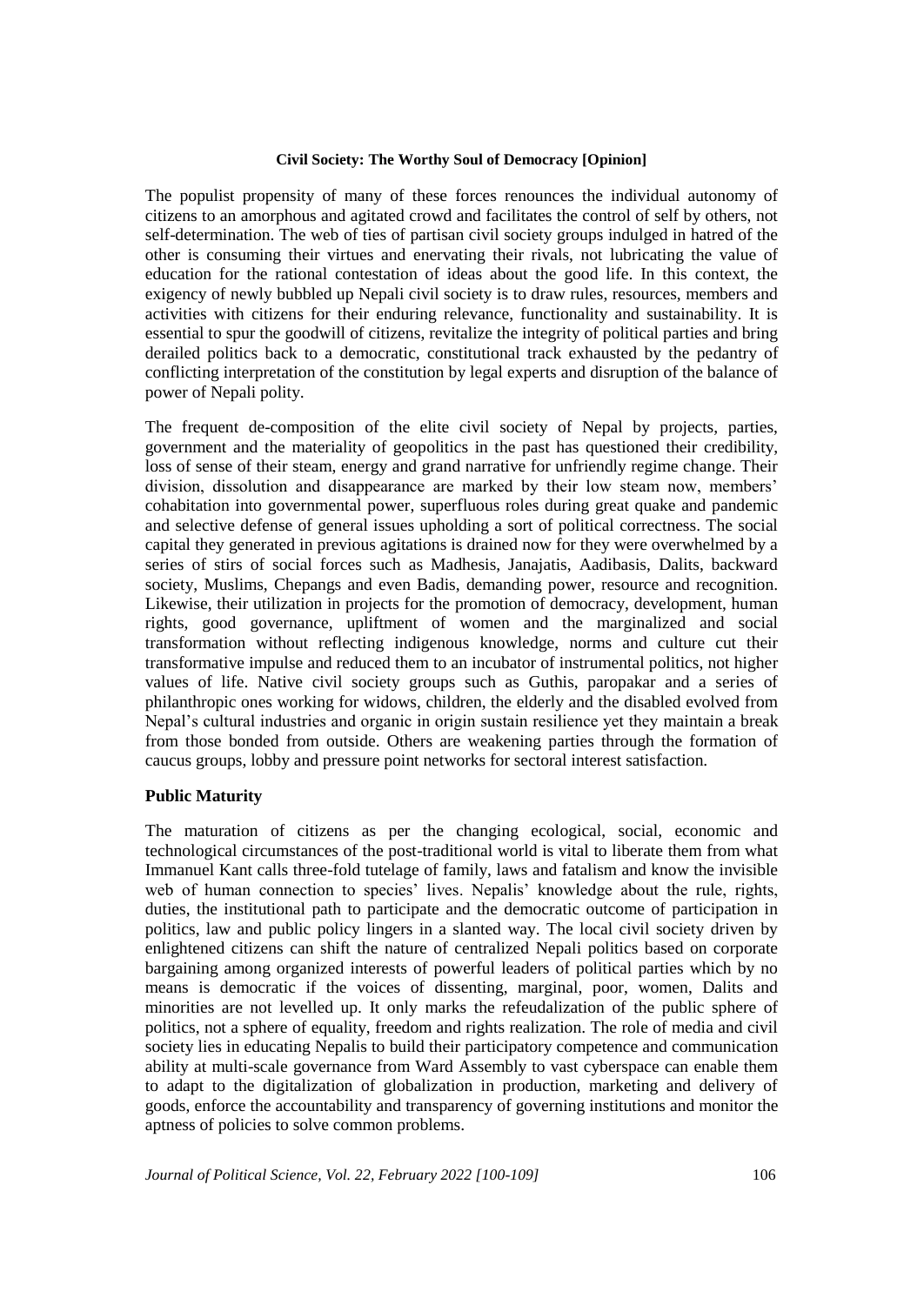The pluralization of the domain of power and inclusive base of politics have offered an opportunity on various scales but it entails multi-versal citizens' participation to fulfil deficits of essential needs and seek empowerment measures unconstrained in making choices in governance. Human and animal pains in labor in Nepal have not been substituted by wider application of science and technology and distributive justice. Nepali state is enmeshed in a web of international laws and obligations of a single global system. This system demands conformity to the spirit of the age. The migration of about half of Nepali youths abroad for jobs hints at the weak condition of the nation's labour market and their bigger stake in the world system. The state of democracy has yet to offer democratic dividends as the opportunity for economic participation is offered more by the international community than its internal labor market. It has created tension in the loyalty pattern of Nepalis. Economic despair does not shore up a participatory opportunity at the social, political and educational levels as scientific and institutional resources which are great levellers of society are unfairly distributed. This shows that Nepal's political leadership, narrowly confined to fractious party politics of top-down type, has yet to set up an easyaccess political order where each citizen irrespective of age, gender, caste, class and regional distinctions can join in planning policies, apply socialist kit and reap welfare for them and their children.

#### **Common Identity**

If a political sphere is turned exclusively into power and wealth-seeking realms of powerful leaders, it does not foster a life of freedom where Nepalis transcend their self, primordial and economic interests and identities for a true path of *suttoguna*, concern over the survival of species, social affinity, national identity and humanity and chart a collective vision for the future. The reason is that each successful political movement of Nepal is backed by civic activism of civil society. Yet, when the political stir triumphed and leaders rose to power they left the critical mass of civil society, social forces and social movements in the lurch which prompted them to recharge their batteries to realize unfinished projects of democratic and peace dividends and fill the moral void of politics. The participatory democracy expects the construction of equal citizens out of tiered Nepalis, flattening the opportunity curve and opening civic space where their diverse mores would get along. It entails the formation of a we-perspective where no one is barred and each citizen is vigilant of human rights, the integrity of polity and legitimacy of governance as per democratic standards even in the midst of the crisis in political regime, public health and circular economy.

In Nepal, the provision of social inclusion has increased the group rights of some clusters of citizens while micro minorities are left out. Nepali state is weak to abolish Hobbesian elements of fear and material wants, protect property rights, limit the kleptocratic practice, set up rule of law in the frame of justice and execute the social contract by creating enabling environment for settling adversarial politics - rightful, uprising type, social movements and anti-systemic ones so that no one upends democratic rule. Political instability, resource constraints to finance all 31 fundamental rights and feeble institutions to execute them are key obstacles prompting certain groups to veer to regionalism, class, religion, caste, gender, ethnicity, etc. beyond the ability of the Nepali state to optimize their impulses while creating social safety nets for the powerless. Ethnicity is a pre-political concept. It negates the other and nonconformist social capital for its demand for pre-emptory rights offsets the democratic prospect of equal opportunity. A participatory society alone can foster a sense of civic competence, cultivate the concern for collective problem solving and foil the tendency of heavyweights to multi-polarize the political landscape by using a strategy of flipping over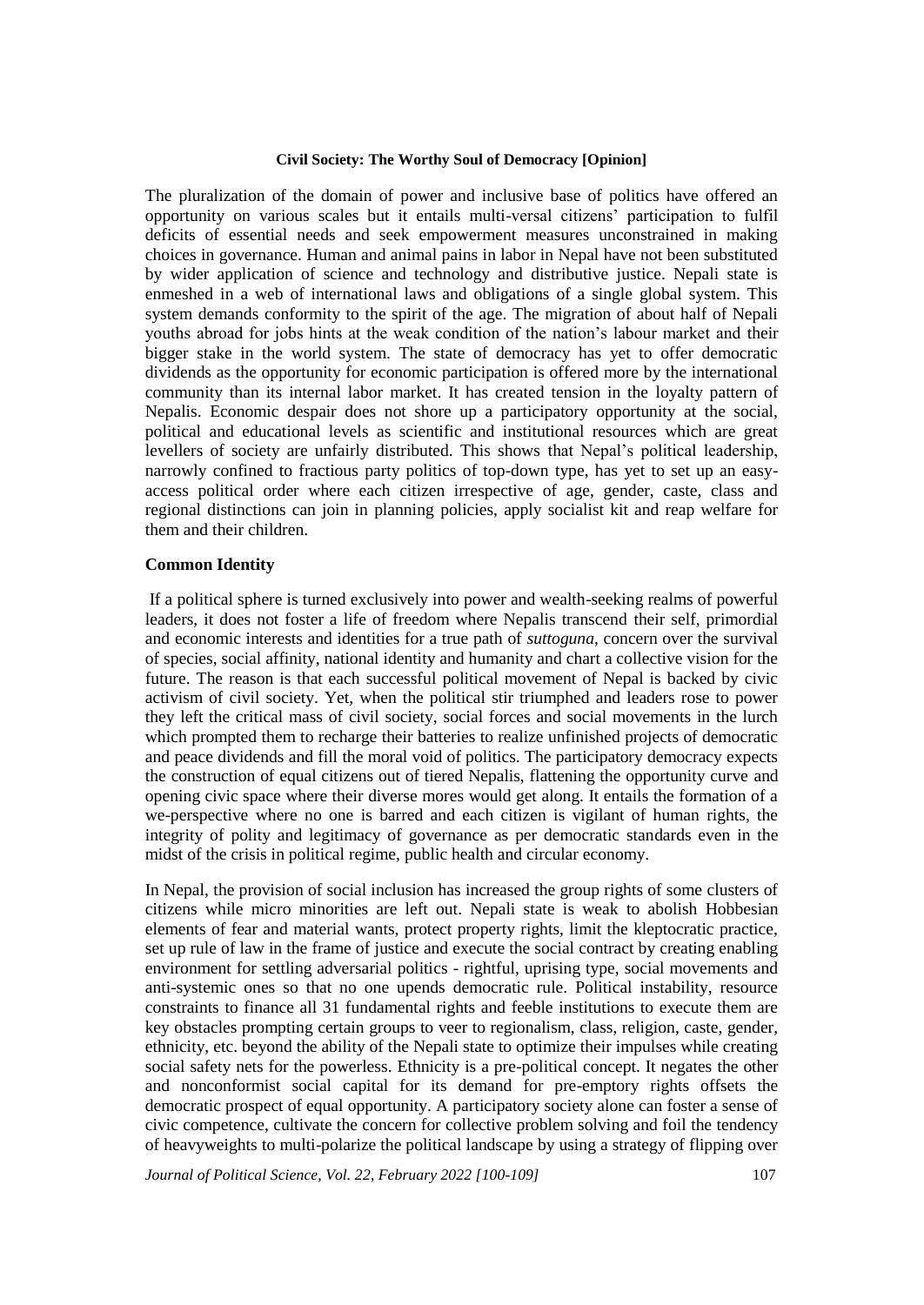the public mandate and repeating the game of collusion and collision. In a time of health, economic and political crises, keeping the trust of Nepalis is central to addressing vital issues and exposing political cover-ups animus to the right to know. The participatory resources are not just the state, the market and civil society but a myriad of formal and informal, network-based virtual and visual institutions, organizations where the outpouring of multi-versal citizen activism demands the realization of their unrealized rights.

## **Conclusion**

Since citizenship is the membership of the state, loyalty to it is the utmost duty of every civic-minded citizen. Only a virtuous state with a legitimate monopoly on power is capable of fulfilling all the rights of citizens and creating their stake and ownership in the polity. In a democracy, rule follows the rights and the rights require fulfilling public duties. Nepali citizens as a community of people have common interests to identity with the national community - the state. A participatory turn in Nepali politics demands the elimination of social and economic vices and violence in its domain. The effectiveness of the polity can only come if it creates robust impersonal institutions and an autonomous judiciary. The shifting role of the state towards public sectors for its dynamism and innovation can democratize the economy. It is a condition for the economics of peace, its culture to inspire civility and increase the efficacy of Nepalis in many dimensions of participation.

The first is the cognitive dimension. There is wisdom in saying: "Inner vigilance is the price of liberty." Nepal's enlightenment heritage still dominates the public and private life of citizens in urban and rural areas with many values and virtues of deliberative and participatory stuff to build knowledge, good citizenship and quality leadership. Its emancipatory appeal increases respect for human rights, democracy and good governance and strengthens security for both the civil society and the individual. But the effects of participatory demands in Nepal has led to the creation of caucus groups, network politics, the birth of new parties, social movements, extra-party participation and even violence as the affected citizens seek lawful mechanisms to "articulate." One can see a crystal disjuncture between the high participation of Nepalis in the elections, protests and movements and the low institutionalization of civic bodies to absorb them for orderly behaviour. Its intrinsic link to democratic discourse is essential to project inner light into the public sphere. Reducing the cost of education can raise the access of the poor and boost their social mobility to scale up the ladder of progress.

The second is the responsiveness of the polity to basic human needs and rights. It is a precondition for freedom to participate in public affairs. Without a productive economy and governance run by the best, brightest and public orientation with the ability to formulate innovative solutions to Nepal's persistent lack of overall progress, the middlemen will continue to free ride and block feedback between citizens and leaders. The core of selfgovernance is the capacity for self-legislation. It entails an inclusive public sphere at every layer of political power so that minorities, opposition and marginalized communities are not left out of the democratic process. To support efforts to provide primary health care, basic education, food, nutrition, water and sanitation and shelter at the local level are crucial.

The third is the social and gender dimension where political power in Nepal is couched in direct proportion to the representativeness of social diversity. Social equality across citizens is central to ensuring a participatory base of sustainable progress driven by social capital and social justice. The nation has to pursue the Nepalization process in response to prevent